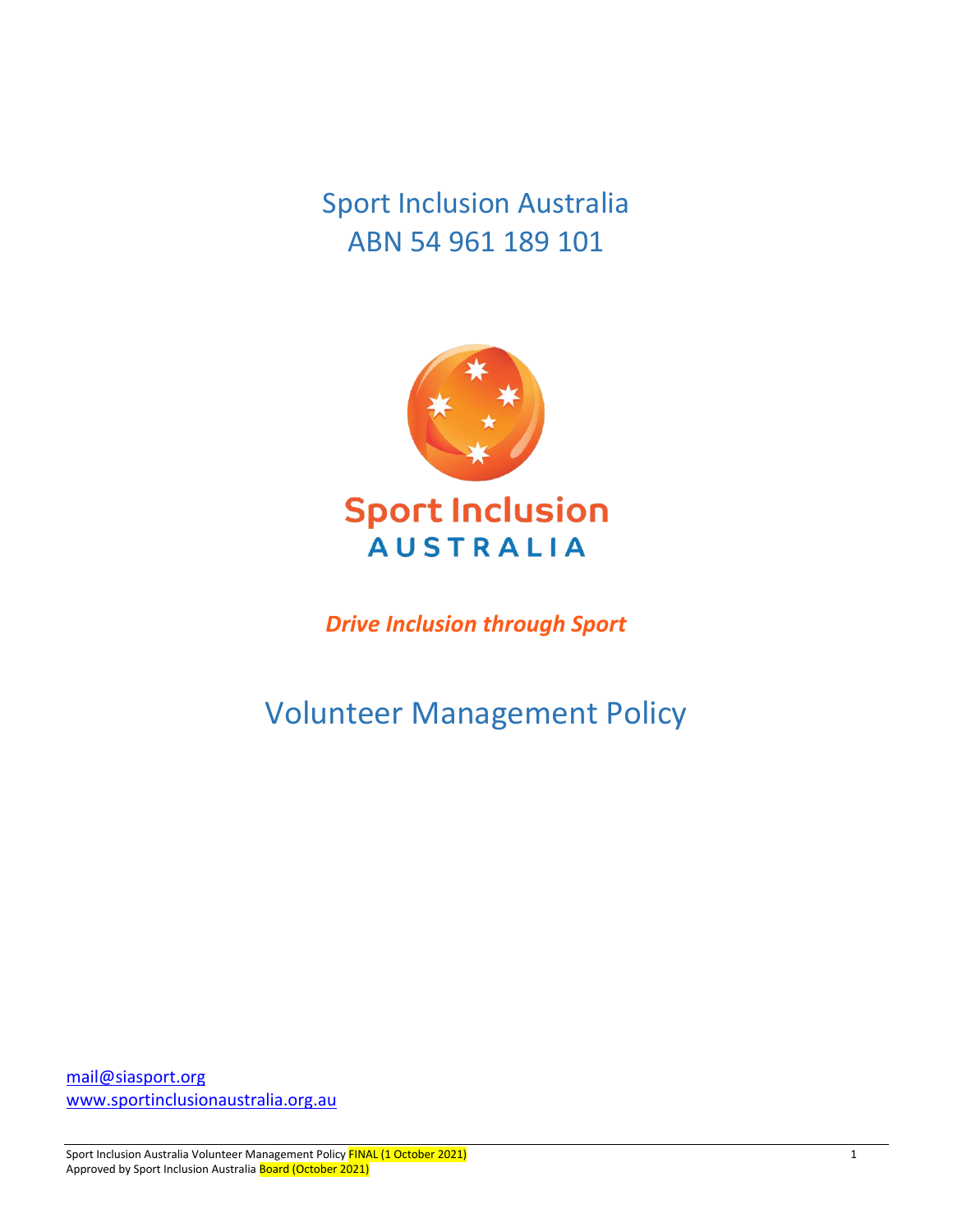## **Policy**

#### Introduction

Sport Inclusion Australia, SIA is a National Sporting Organisation established in 1986 to assist the inclusion of people with an impairment, primarily an intellectual impairment into the mainstream community using sport as the medium. Sport Inclusion Australia is the Australian member of Virtus, World Intellectual Impairment Sport.

Our **Purpose** is to build a more inclusive community.

SIA facilitates, educates and supports sporting organisations and the wider community about the power of sport to deliver social inclusion, while advocating for the rights of all Australians to be treated with dignity.

Our Mission is to drive inclusion through sport.

The philosophy has never wavered 'Promote sporting opportunities for people with an impairment in mainstream settings with sport owning and delivering sport for all Australians at the appropriate ability level with a 'person first 'approach'.

We want to make sure no one is left behind.

#### Purpose

This policy is intended to ensure that volunteers working at Sport Inclusion Australia have work that is safe, significant, fulfilling and appreciated.

#### Policy

Sport Inclusion Australia will ensure all volunteers are treated with respect and gratitude for their contribution. Volunteers shall carry out duties assigned by the Board and Management of Sport Inclusion Australia.

#### Procedures

#### Responsibilities

It is the responsibility of the Chief Executive Officer of Sport Inclusion Australia to be responsible for organising the recruitment, training, and supervision of volunteers. The CEO will appoint a Volunteer Coordinator.

The CEO shall assign supervisors to volunteers and shall monitor the work of the supervisor.

The appointed supervisor shall ensure that each volunteer is trained and capable of fulfilling their functions adequately.

The CEO shall report to the Board regularly on Sport Inclusion Australia Volunteer Program.

#### **Processes**

#### Recruitment

The CEO will initially review the organisation's procedures in all areas to ensure that these are in accordance with the principles expressed in this policy and will report to the Board on this matter.

The CEO will review any changes to the organisation's procedures in all areas to ensure that these are in accordance with the principles expressed in this policy. Staff and volunteers will follow these procedures. Induction

All volunteers shall be offered appropriate information and training to discharge their functions and successful completion of this training shall be a condition of carrying out these functions.

#### Supervision

All volunteers shall receive appropriate supervision in the exercise of their functions.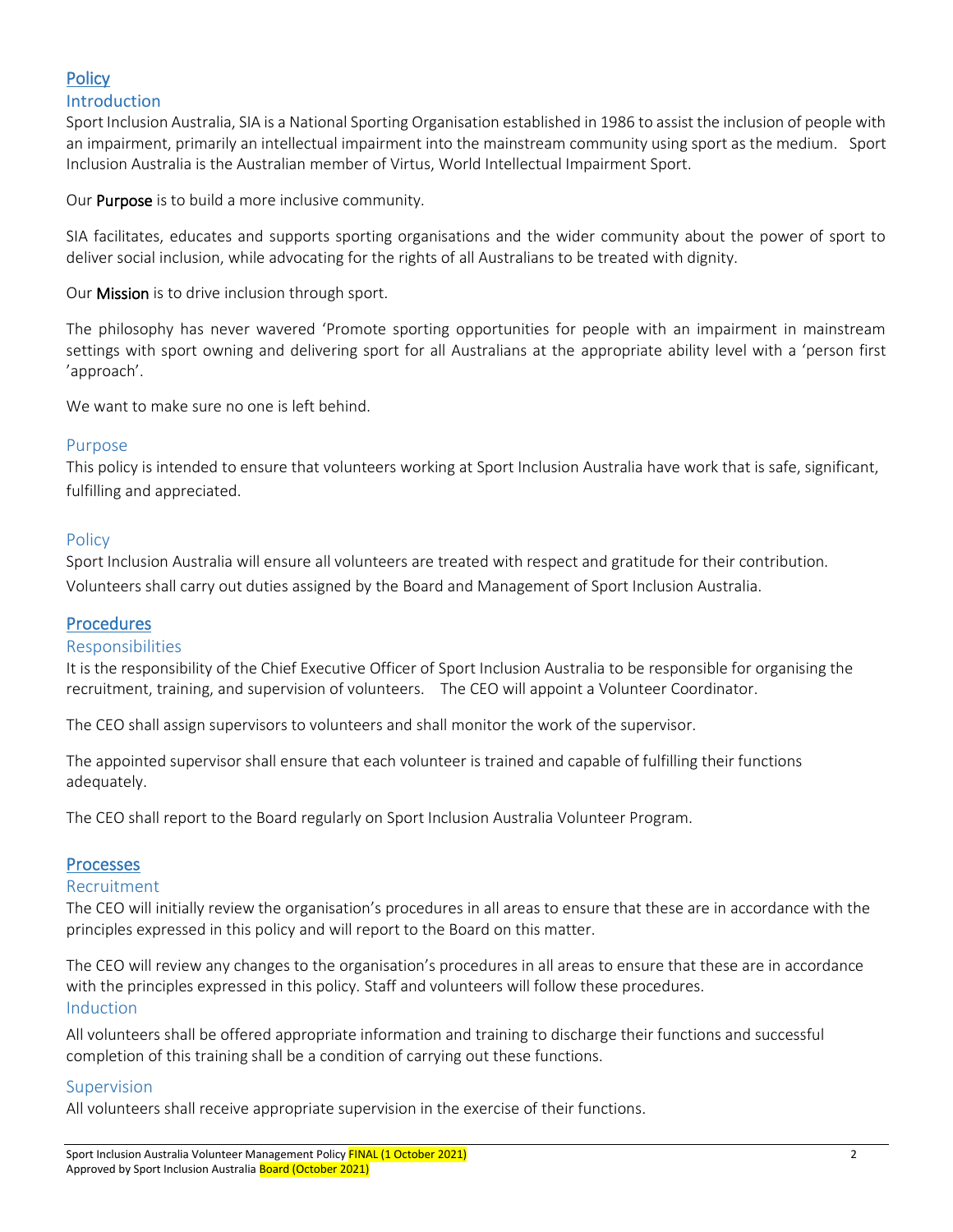### Reimbursement

All volunteers shall be reimbursed for all pre-approved expenditure incurred in the exercise of their functions, as set out in Sport Inclusion Australia's Reimbursement of Expenses Policy.

#### Related Documents

- [Staff Recruitment Policy](http://www.ourcommunity.com.au/files/policybank/StaffRecruitmentPolicy2015.doc)
- [Reimbursement of Expenses Policy](http://www.ourcommunity.com.au/files/policybank/ReimbursementofExpensesPolicy2015.doc)
- Legal Compliance Policy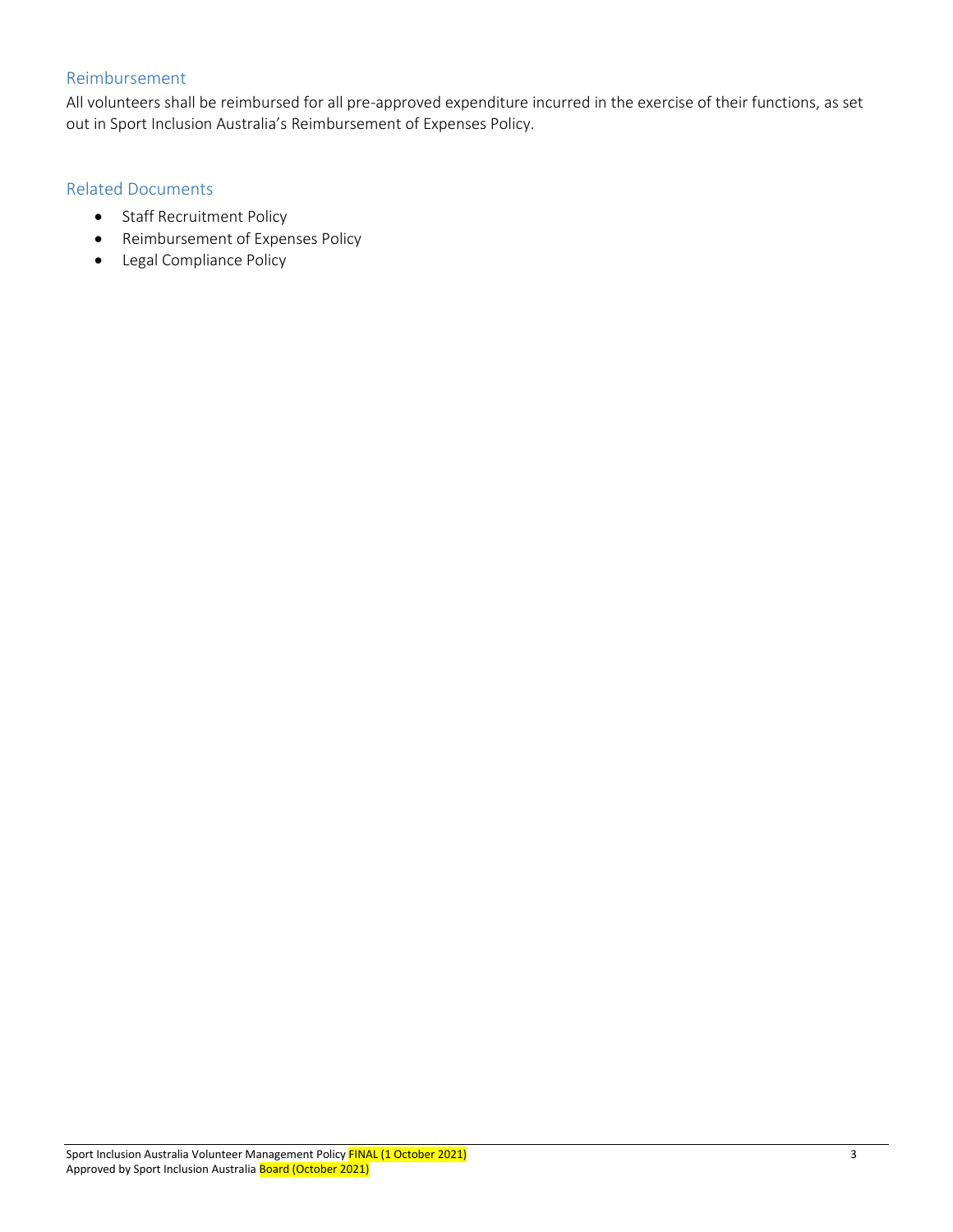### APPENDIX A

### Volunteer Satisfaction Survey

Feedback from surveys like these will be used to gauge reaction to certain aspects of the activity undertaken and to cater better for volunteers' needs and wants the next time an activity is planned.

The following is a survey template. It will be used as a base and varied where required to more specific volunteer roles.

Remember to:

- Encourage the prompt return of the surveys.
- Stress to volunteers their responses to the survey will remain confidential and that they don't have to put a name to the survey if they do not wish.
- Encourage volunteers to answer as many questions as they want, but say they don't have to answer them all.

### SURVEY

*Following the recent volunteer activity you helped with, we would like you to take a few minutes to fill in as many questions contained in this survey as you can.*

*Your responses will remain confidential. We will study your responses, as well as those of other volunteers, to see if there are any ways in which we can improve the next volunteer activity we organise as part of our partnership.*

*Thank you for your time.*

- Name (optional):
- How many times have you volunteered?
- Are you planning to volunteer again in the future? \_\_\_\_\_\_\_\_\_\_\_\_\_\_\_\_\_\_\_\_\_\_\_\_\_\_\_
- Why did you volunteer? \_\_\_\_\_\_\_\_\_\_\_\_\_\_\_\_\_\_\_\_\_\_\_\_\_\_\_\_\_\_\_\_\_\_\_\_\_\_\_\_\_\_\_\_\_\_\_\_\_\_\_\_\_\_\_\_\_\_\_\_\_\_\_\_\_\_\_\_\_

## **Training**

\_\_\_\_\_\_\_\_\_\_\_\_\_\_\_\_\_\_\_\_\_\_\_\_\_\_\_\_\_\_\_\_\_\_\_\_\_\_\_\_\_\_\_\_\_\_\_\_\_\_\_\_\_\_\_\_\_\_\_\_\_\_\_\_\_\_\_\_\_\_\_\_\_\_\_\_\_\_\_\_\_\_\_\_\_\_\_\_\_

\_\_\_\_\_\_\_\_\_\_\_\_\_\_\_\_\_\_\_\_\_\_\_\_\_\_\_\_\_\_\_\_\_\_\_\_\_\_\_\_\_\_\_\_\_\_\_\_\_\_\_\_\_\_\_\_\_\_\_\_\_\_\_\_\_\_\_\_\_\_\_\_\_\_\_\_\_\_\_\_\_\_\_\_\_\_\_\_\_

\_\_\_\_\_\_\_\_\_\_\_\_\_\_\_\_\_\_\_\_\_\_\_\_\_\_\_\_\_\_\_\_\_\_\_\_\_\_\_\_\_\_\_\_\_\_\_\_\_\_\_\_\_\_\_\_\_\_\_\_\_\_\_\_\_\_\_\_\_\_\_\_\_\_\_\_\_\_\_\_\_\_\_\_\_\_\_\_\_

\_\_\_\_\_\_\_\_\_\_\_\_\_\_\_\_\_\_\_\_\_\_\_\_\_\_\_\_\_\_\_\_\_\_\_\_\_\_\_\_\_\_\_\_\_\_\_\_\_\_\_\_\_\_\_\_\_\_\_\_\_\_\_\_\_\_\_\_\_\_\_\_\_\_\_\_\_\_\_\_\_\_\_\_\_\_\_\_\_

Was there any training needed for your volunteer role? Yes/No

- If so, what sort of training was needed, and how many hours of training did you receive?
- Was this on-the-job training or a special training session?
- Was the training you received (Please circle one): Excellent/Good/Fair/Poor/Received none
- Did your training prepare you for your volunteer role? (Please circle one): Very well/Somewhat/Didn't relate/Received none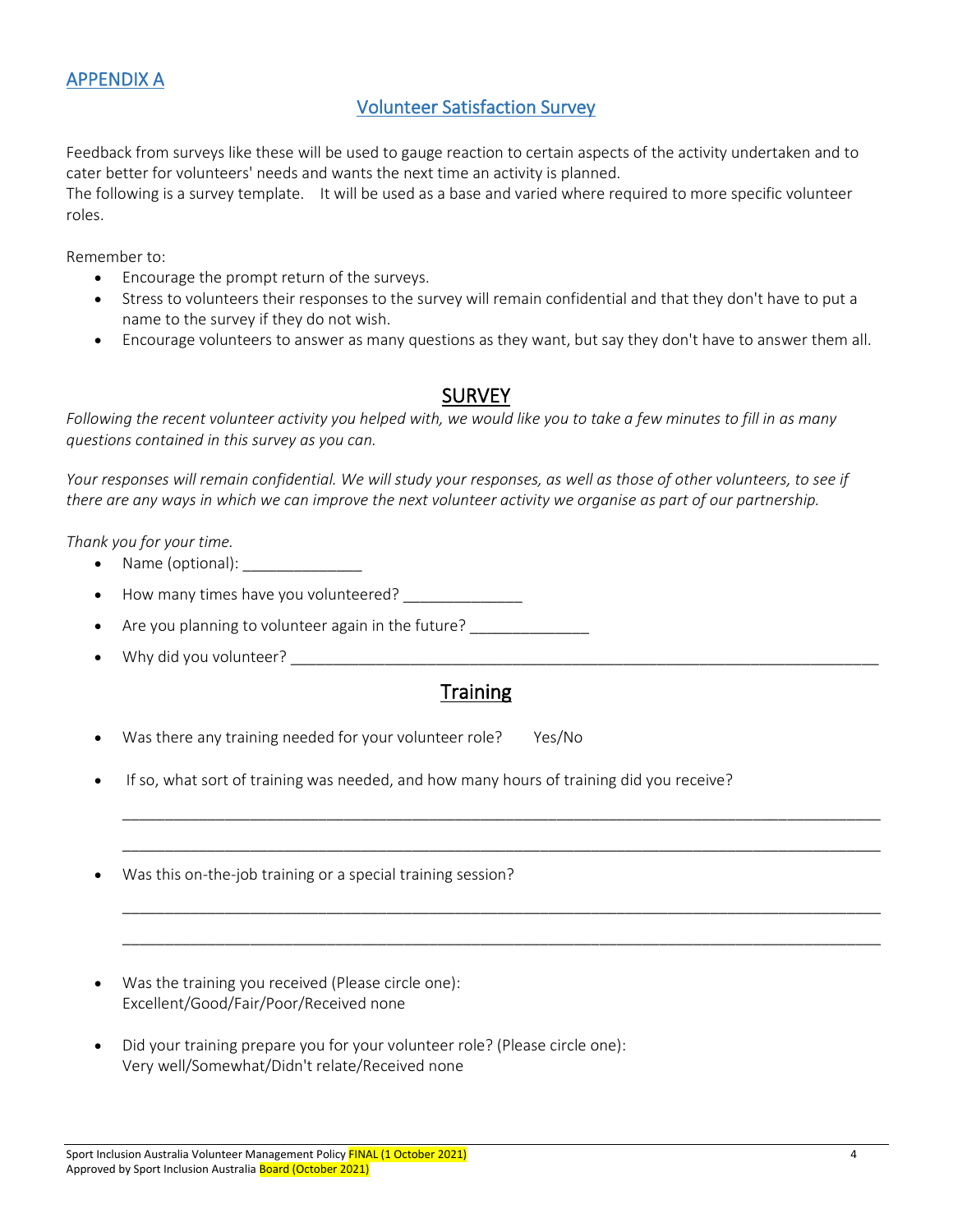If you have comments you'd like to share, please include them below.

## Supervision

\_\_\_\_\_\_\_\_\_\_\_\_\_\_\_\_\_\_\_\_\_\_\_\_\_\_\_\_\_\_\_\_\_\_\_\_\_\_\_\_\_\_\_\_\_\_\_\_\_\_\_\_\_\_\_\_\_\_\_\_\_\_\_\_\_\_\_\_\_\_\_\_\_\_\_\_\_\_\_\_\_\_\_\_\_\_\_\_\_

\_\_\_\_\_\_\_\_\_\_\_\_\_\_\_\_\_\_\_\_\_\_\_\_\_\_\_\_\_\_\_\_\_\_\_\_\_\_\_\_\_\_\_\_\_\_\_\_\_\_\_\_\_\_\_\_\_\_\_\_\_\_\_\_\_\_\_\_\_\_\_\_\_\_\_\_\_\_\_\_\_\_\_\_\_\_\_\_\_

\_\_\_\_\_\_\_\_\_\_\_\_\_\_\_\_\_\_\_\_\_\_\_\_\_\_\_\_\_\_\_\_\_\_\_\_\_\_\_\_\_\_\_\_\_\_\_\_\_\_\_\_\_\_\_\_\_\_\_\_\_\_\_\_\_\_\_\_\_\_\_\_\_\_\_\_\_\_\_\_\_\_\_\_\_\_\_\_\_

- Were you provided with a clear outline of what was expected from you? YES/NO
- Did your direct supervisor provide adequate support? YES/NO
- Did he/she make you feel like a valuable member of the team? YES/NO
- Did you feel that Sport Inclusion Australia, as a whole, supports volunteers? YES/NO
- Did you feel that the Sport Inclusion Australia got as much from your service as it could have? YES/NO
- If you have comments you'd like to share, please include them below.

## Recognition

\_\_\_\_\_\_\_\_\_\_\_\_\_\_\_\_\_\_\_\_\_\_\_\_\_\_\_\_\_\_\_\_\_\_\_\_\_\_\_\_\_\_\_\_\_\_\_\_\_\_\_\_\_\_\_\_\_\_\_\_\_\_\_\_\_\_\_\_\_\_\_\_\_\_\_\_\_\_\_\_\_\_\_\_\_\_\_\_\_

\_\_\_\_\_\_\_\_\_\_\_\_\_\_\_\_\_\_\_\_\_\_\_\_\_\_\_\_\_\_\_\_\_\_\_\_\_\_\_\_\_\_\_\_\_\_\_\_\_\_\_\_\_\_\_\_\_\_\_\_\_\_\_\_\_\_\_\_\_\_\_\_\_\_\_\_\_\_\_\_\_\_\_\_\_\_\_\_\_

\_\_\_\_\_\_\_\_\_\_\_\_\_\_\_\_\_\_\_\_\_\_\_\_\_\_\_\_\_\_\_\_\_\_\_\_\_\_\_\_\_\_\_\_\_\_\_\_\_\_\_\_\_\_\_\_\_\_\_\_\_\_\_\_\_\_\_\_\_\_\_\_\_\_\_\_\_\_\_\_\_\_\_\_\_\_\_\_\_

\_\_\_\_\_\_\_\_\_\_\_\_\_\_\_\_\_\_\_\_\_\_\_\_\_\_\_\_\_\_\_\_\_\_\_\_\_\_\_\_\_\_\_\_\_\_\_\_\_\_\_\_\_\_\_\_\_\_\_\_\_\_\_\_\_\_\_\_\_\_\_\_\_\_\_\_\_\_\_\_\_\_\_\_\_\_\_\_

\_\_\_\_\_\_\_\_\_\_\_\_\_\_\_\_\_\_\_\_\_\_\_\_\_\_\_\_\_\_\_\_\_\_\_\_\_\_\_\_\_\_\_\_\_\_\_\_\_\_\_\_\_\_\_\_\_\_\_\_\_\_\_\_\_\_\_\_\_\_\_\_\_\_\_\_\_\_\_\_\_\_\_\_\_\_\_\_

\_\_\_\_\_\_\_\_\_\_\_\_\_\_\_\_\_\_\_\_\_\_\_\_\_\_\_\_\_\_\_\_\_\_\_\_\_\_\_\_\_\_\_\_\_\_\_\_\_\_\_\_\_\_\_\_\_\_\_\_\_\_\_\_\_\_\_\_\_\_\_\_\_\_\_\_\_\_\_\_\_\_\_\_\_\_\_\_

\_\_\_\_\_\_\_\_\_\_\_\_\_\_\_\_\_\_\_\_\_\_\_\_\_\_\_\_\_\_\_\_\_\_\_\_\_\_\_\_\_\_\_\_\_\_\_\_\_\_\_\_\_\_\_\_\_\_\_\_\_\_\_\_\_\_\_\_\_\_\_\_\_\_\_\_\_\_\_\_\_\_\_\_\_\_\_\_

- Did you feel that your efforts were being/have been recognized and appreciated? YES/NO
- Did you receive recognition for your service? If so, what was it? YES/NO
- Was the recognition you received sufficient? YES/NO
- Were the efforts of volunteers recognised publicly, or in the media? If so, how? YES/NO

## Feedback

- Were your views on Sport Inclusion Australia program sought out? YES/NO
- Were your views listened to? YES/NO